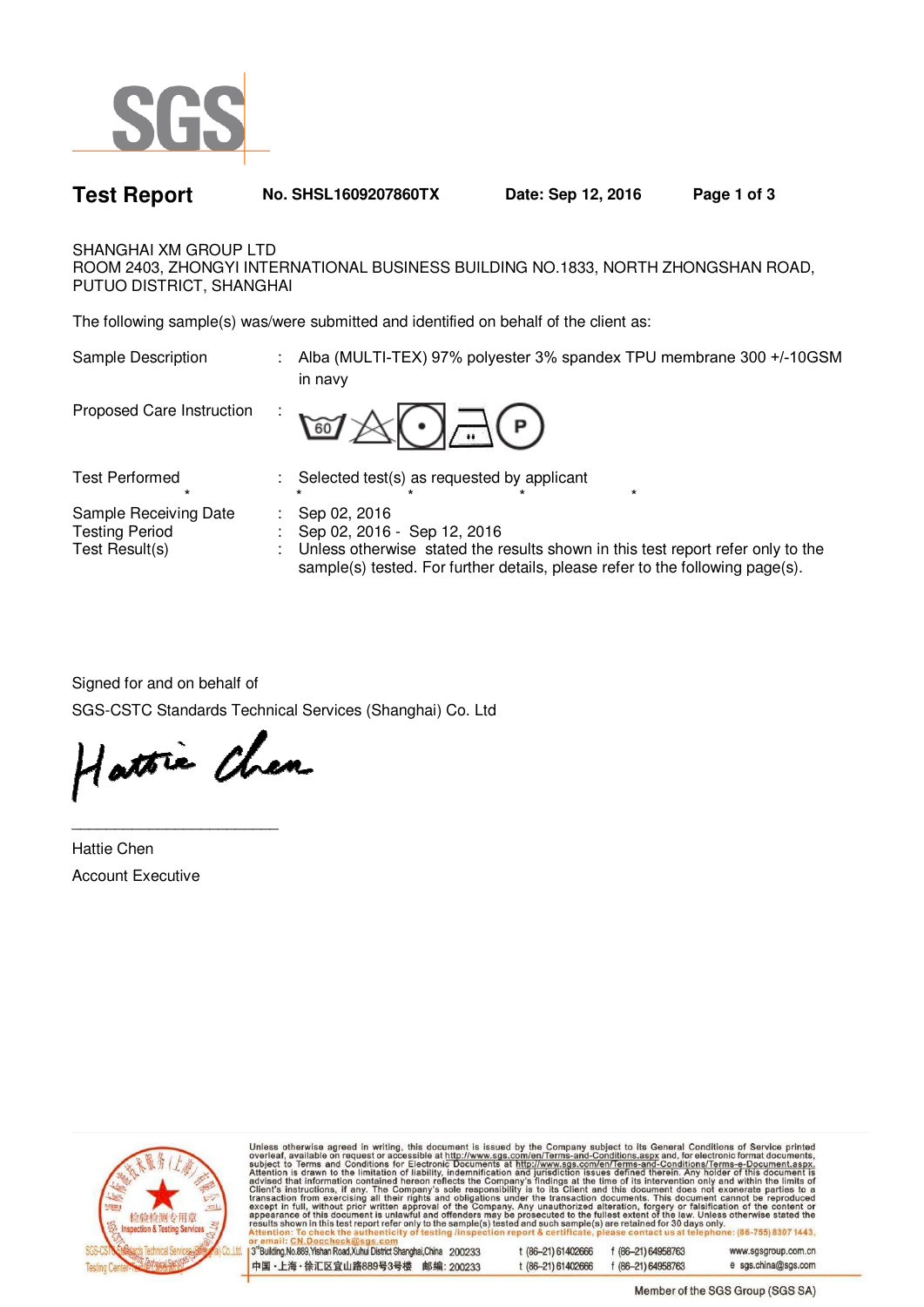

**Test Report No. SHSL1609207860TX Date: Sep 12, 2016 Page 2 of 3** 

**Test Result**

## **Colour Fastness To Washing**

(ISO 105-C06:2010; Test No. C2S, Machine wash at 60℃ with 4g/l 'ECE(B)' detergent and 1g/l Sodium Perborate Solution with 25 steel balls.)

| 4-5 |
|-----|
| 4   |
| 3   |
| 4-5 |
| 4   |
|     |

Remark: Grey Scale rating is based on the 5-step scale of 1 to 5, where 1 is bad and 5 is good

## **Colour Fastness To Rubbing**

(ISO 105-X12:2016; Size of rubbing finger: 16mm diameter.)

| Dry staining | 4-5 |
|--------------|-----|
| Wet staining | 4-5 |

Remark: Grey Scale rating is based on the 5-step scale of 1 to 5, where 1 is bad and 5 is good

## **Colour Fastness To Light**

(ISO 105-B02:2014; use Xenon arc lamp, exposure cycle A1, no flip-flop mode was used)

| Comparison upto blue wool |       |
|---------------------------|-------|
| reference 4               |       |
| Grade (Bluewool Std)      | $3-4$ |

### **Tensile Strength**

(ISO 13934-1:2013; CRE-50mm strip)

| Length $(N)$ | 760 |
|--------------|-----|
| Width(N)     | 490 |

## **Tearing Strength**

(ISO 13937-2:2000; )

| length yarns torn (N) | 38 |
|-----------------------|----|
| width yarns torn (N)  | 25 |



Unless otherwise agreed in writing, this document is issued by the Company subject to its General Conditions of Service printed overleaf, available on request or accessible at http://www.sgs.com/en/Terms-and-Conditions.as

| 3°Building, No.889, Yishan Road, Xuhui District Shanghai,China 200233 | t (86-21) 61402666 | f (86-21) 64958763 | www.sgsgroup.com.cn |
|-----------------------------------------------------------------------|--------------------|--------------------|---------------------|
| 中国・上海・徐汇区宜山路889号3号楼 邮编: 200233                                        | t (86-21) 61402666 | f (86-21) 64958763 | e sgs.china@sgs.com |